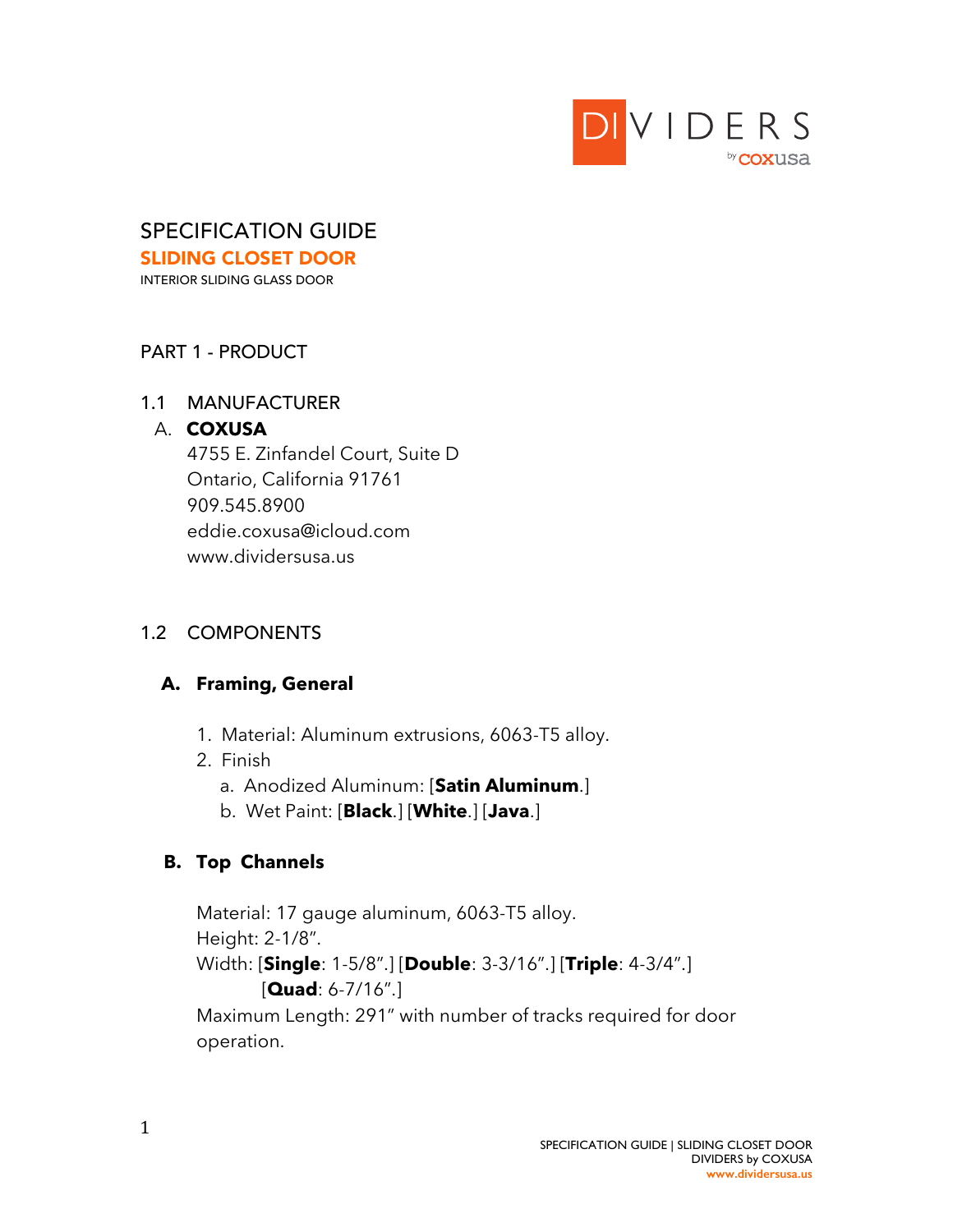

- 2. Installation
	- a. [**Mounted under a header**.]
	- b. [**Mounted to a ceiling**.]
- 3. Channels: [**Single**.] [**Double**.] [**Triple**.] [**Quad**.] One-piece track with number of channels required for door operation.
- 4. Finish
	- a. Anodized Aluminum: [**Satin Aluminum**.]
	- b. Wet Paint: [**Black**.] [**White**.] [**Java**.]

# **C. Bottom Tracks**

- 1. Standard. [**Single**.] [**Double**.] [**Triple**.] [**Quad**.] Material: 17 gauge aluminum, 6063-T5 alloy. Height: 3/8" Width: [**Single**: 1-3/4".] [**Double**: 2-9/16".] [**Triple**: 4-1/8".] [**Quad**: 6-3/16".] Maximum length: [**Single**: 291".] [**Double**: 216".] [**Triple**: 288".] [**Quad**: 288".]
- 2. **ADA** Compliant. [**Double**.] [**Triple**.] [**Quad**.] Material: 17 gauge aluminum, 6063-T5 alloy. Height: 3/8". Width: [**Double**: 3".] [**Triple**: 4-9/16".] [**Quad**: 6-1/8".] Maximum length: [**Double**: 216".] [**Triple**: 288".] [**Quad**: 288".]
- 3. Finish
	- a. Anodized Aluminum: [**Satin Aluminum**.]
	- b. Wet Paint: [**Black**.] [**White**.] [**Java**.]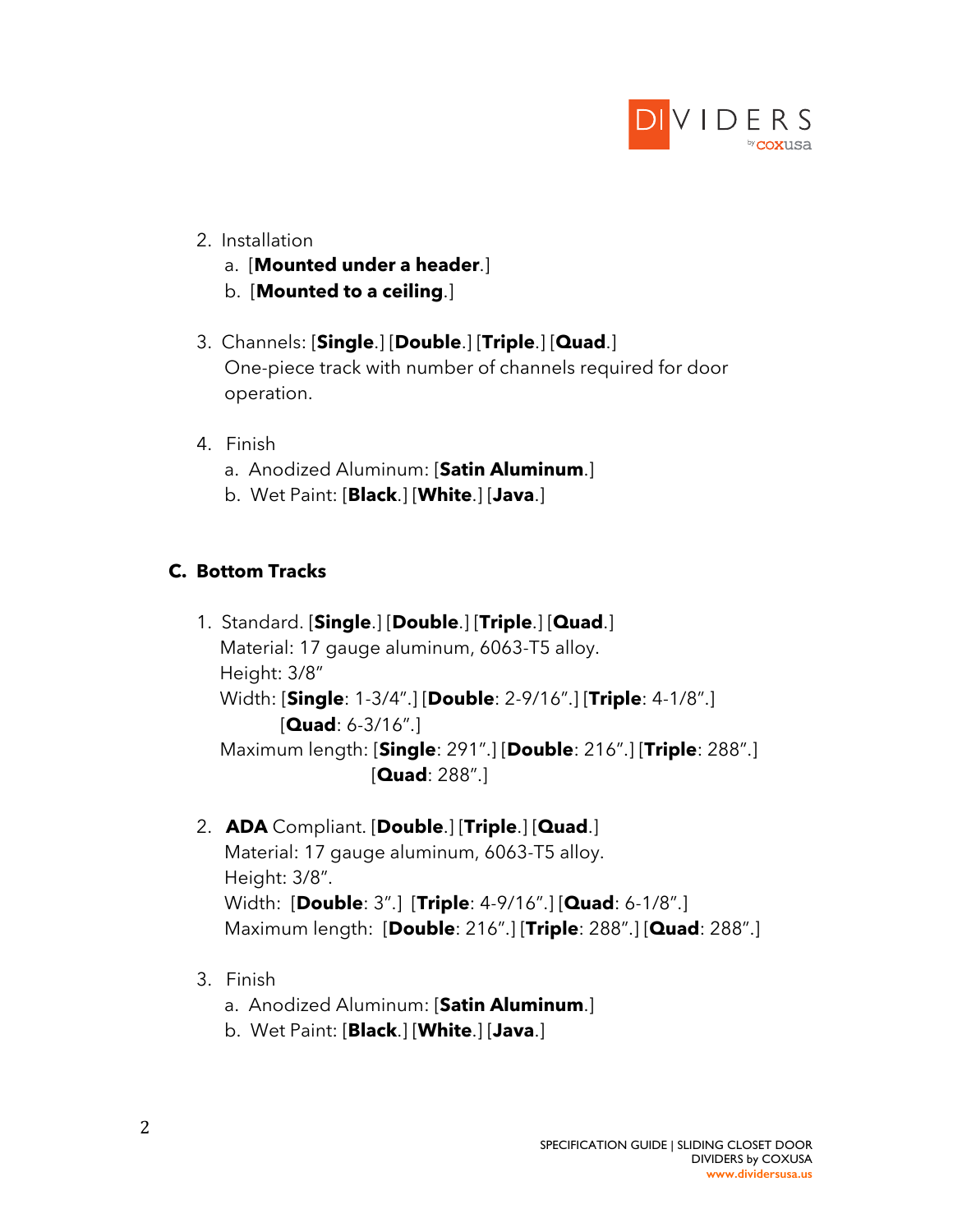

## **D. Doors**

1. Stiles and Rails

## a. **Vertical stiles**

Material: 17 gauge aluminum, 6063-T5 alloy Height: 1-1/2" Width: 1-5/16"

Maximum length: 193"

# b**. Horizontal rails**

Material: 17 gauge aluminum, 6063-T5 alloy. Height: 1-5/8" Width: 1-5/16" Maximum Length: 143"

- c. **Maximum panel weight**: 200 lbs.
- 2. Mullions
	- a. H-Bar: Glazed-in aluminum bars. [**1.5 inch**] sight line.
	- b. Plant-On Strips: [**1 inch**] sight line.
		- 1. [**Single-Sided**] décor strips with adhesive backing.
		- 2. [**Double-Sided**] décor strips with adhesive backing.

# **C. Glass**

- 1. Monolithic Glass: 3mm thick with safety film backing. a. Back-Painted: [**White**.] [**Black**.]
- 2. Laminated Glass
	- a. [**White**] laminated glass, 6mm thick with opaque interlayer.
- 3. Mirror: Mirror with safety film backing.
- 4. Monolithic Tempered Glass: [**3mm - 6mm**]
	- a. Tempered glass with glazing patterns [**acid etched**.] [**frosted**.] [**linen**.]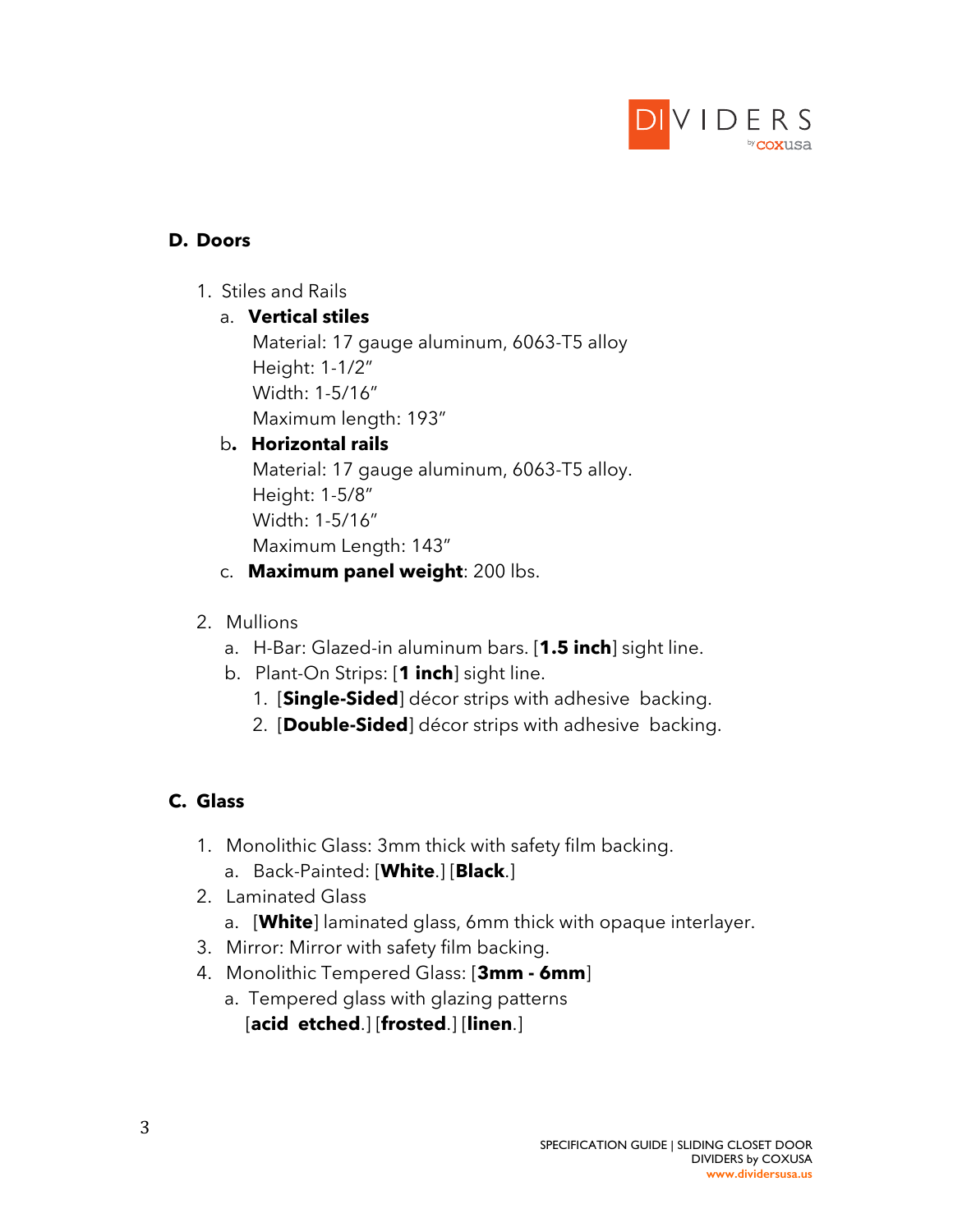

### **1.3 HARDWARE**

 A. Taped-On Handle Material: 17 gauge aluminum, 6063-T5 alloy. Dimensions: 1" x 3"

### B. Latches and Pulls [**Privacy**.] [**Passage**.]

# 1. **Over Glass Latch (H-479)**

Material: Polycarbonate with monofilament line. Dimensions: 7/8" x 2-3/4"

# 2. **Recessed Pocket Door Edge Pull (H-485)**

Material: Polycarbonate housing with Zinc AG40A lever pull. Dimensions: 3/4" x 2-5/8"

### 3. **In-Stile Latch (H-481)**

Material: Polycarbonate with monofilament line. Dimensions: 1-1/8" x 3"

### 4. **Recessed Stile Pull (H-514)** Material: Polycarbonate. Dimensions: 7/8" x 2-5/8"

### C. Twin Wheel Top Guide

Material: Rubber over-molded steel bearings attached to a 16-gauge galvanized steel using steel rivets.

## B. Bottom Rollers

Material:

1. Housing: Acetal with 15% glass fill.

2. Wheel: Steel ball bearing over molded with Acetal. Adjustment: Internal gear used for height adjustments. Maximum height adjustment: 7/8".

# D. Fixed Panel Stop Material: Polycarbonate. Dimensions: 4" x 1-11/16" x 1-7/16".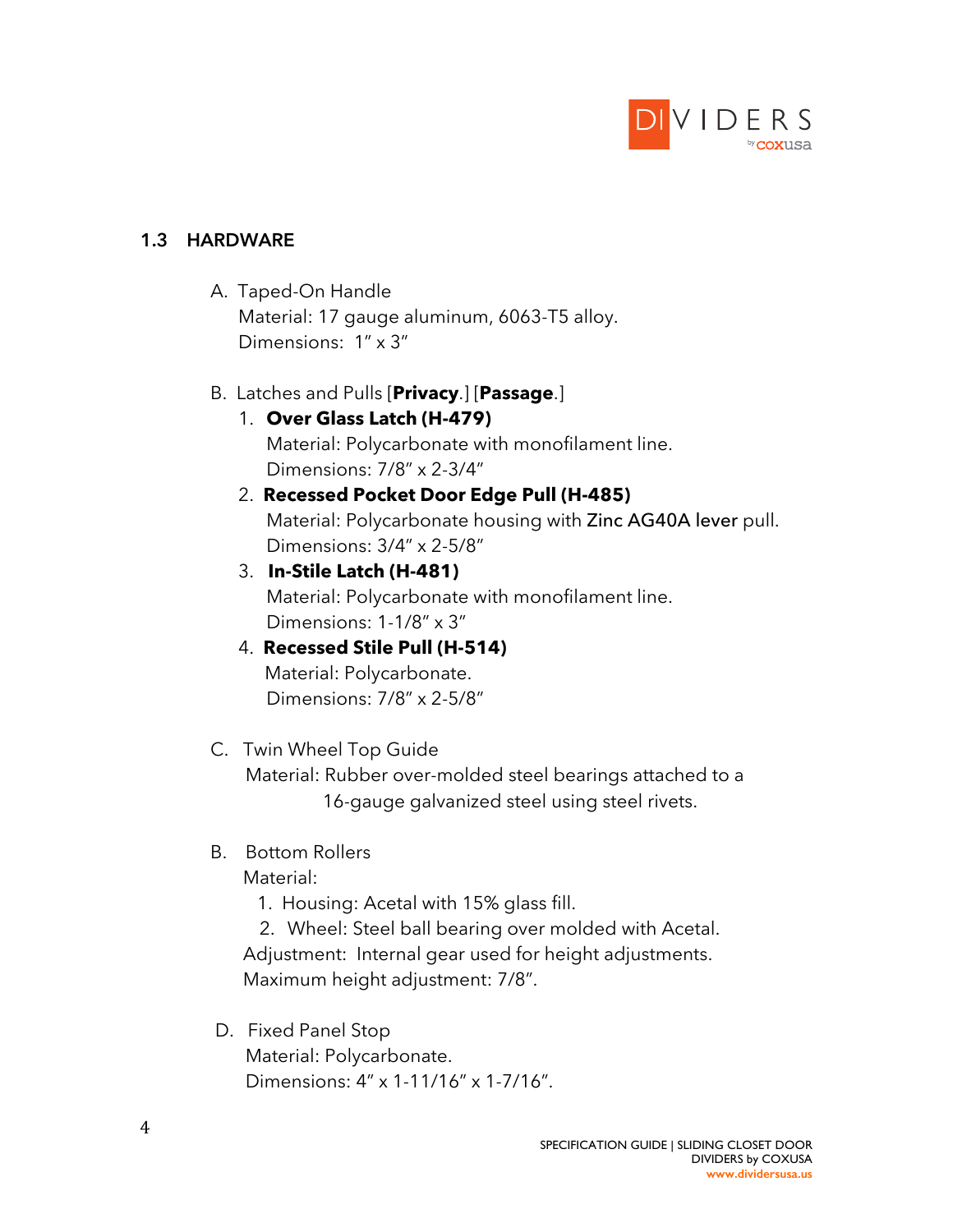

# **1.4 FABRICATION AND ASSEMBLY**

## A. Door Design

- 1. 2-Lite: Divided horizontally into 2 lights.
- 2. 3-Lite: Divided horizontally into 3 lights.
- 3. 4 Lite: Divided horizontally into 4 lights.
- 4. 5 Lite: Divided horizontally into 5 lights.
- B. Shop Assembly

Fabricate frame components and doors to finished sizes in shop except provide field splicing at locations indicated in shop drawings to accommodate handling and access limitations.

# **1.5 ACCESSORIES**

- a. Bumper /Screw Head Cover
- b. Glazing Vinyl

### PART 2 - EXECUTION

### 2.1 EXAMINATION

Verify that openings and substrates are acceptable for installation of work on this section.

### 2.2 INSTALLATION

Install systems according to shop drawings and manufacturer's installation instructions.

## 2.3 ADJUSTING, CLEANING AND PROTECTION

- a. Adjust doors for smooth operation
- b. Comply with manufacturer's written recommendations for cleaning and maintenance.